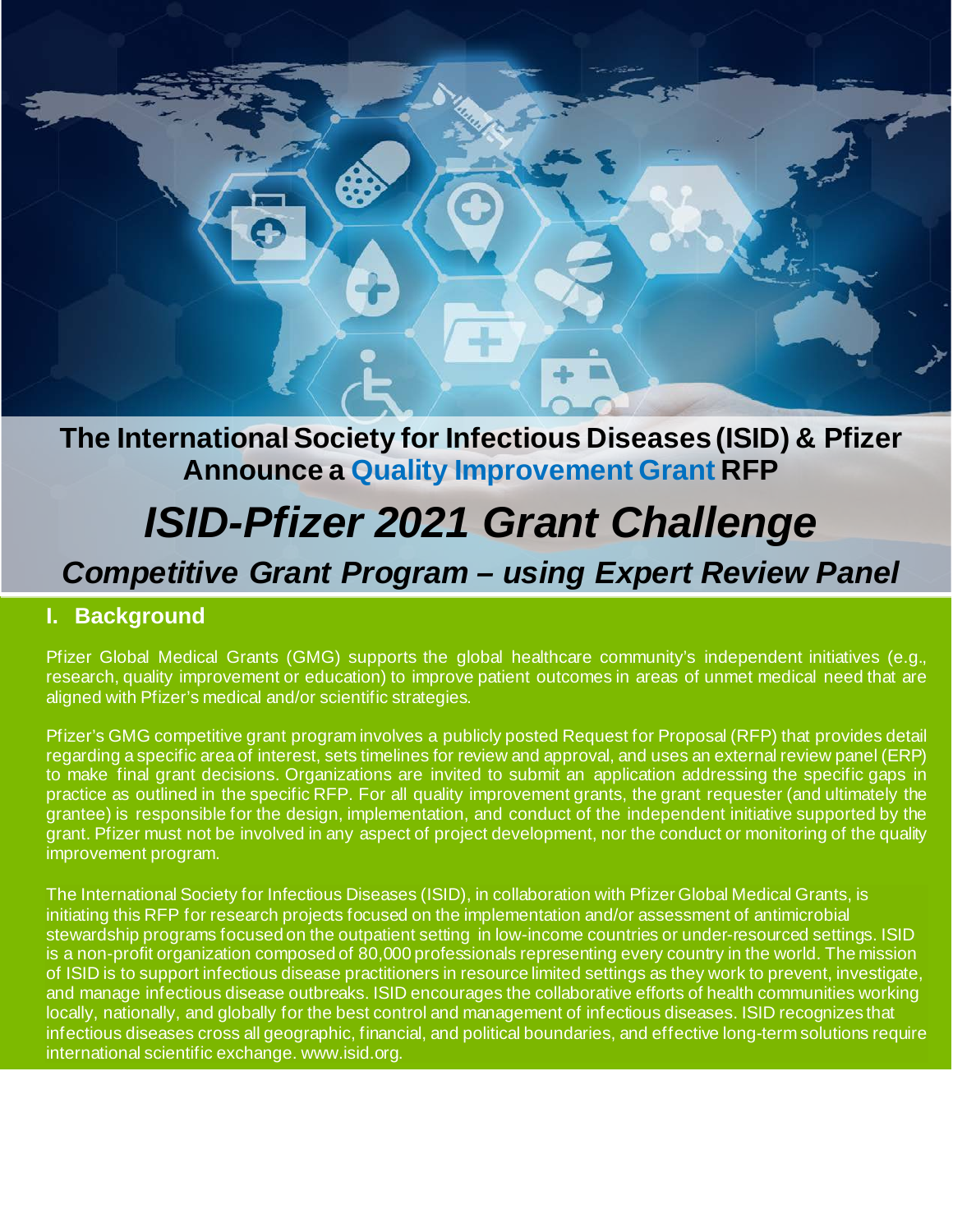## **II. Eligibility**

| <b>Geographic Scope:</b>                        | Low-income countries designated by the World Bank<br>AND/OR                                                                                                                                                                                                                                                                   |
|-------------------------------------------------|-------------------------------------------------------------------------------------------------------------------------------------------------------------------------------------------------------------------------------------------------------------------------------------------------------------------------------|
|                                                 | Under resourced settings in middle-income countries as designated by<br>the World Bank where limited capital and human resources create<br>barriers to meeting outpatient antimicrobial prescribing needs of the<br>population being served                                                                                   |
|                                                 | Lists of low-income and middle-income countries designated by the<br>World Bank can be accessed at World Bank Country and Lending<br>Groups - World Bank Data Help Desk                                                                                                                                                       |
| <b>Applicant Eligibility</b><br><b>Criteria</b> | Only organizations are eligible to receive grants, not individuals or<br>medical practice groups.                                                                                                                                                                                                                             |
|                                                 | The following may apply in this grant challenge: medical, dental, nursing,<br>$\bullet$<br>allied health, and/or pharmacy professional schools; healthcare<br>institutions (both large and small); professional associations; government<br>agencies; and other entities with a mission related to healthcare<br>improvement. |
|                                                 | Collaborations within or between institutions (e.g., between departments<br>and/or inter-professional) are encouraged. Please note, all partners must<br>have a relevant role and the requesting organization must have a key<br>role in the project.                                                                         |
|                                                 | For programs offering education credit, the requesting organization must<br>$\bullet$<br>be the accredited grantee.                                                                                                                                                                                                           |
|                                                 | Any grant requestor seeking funding through this grant challenge must<br>be an existing antimicrobial stewardship program or center. No<br>funding will be provided to establish a new center or hospital-based<br>antimicrobial stewardship initiative.                                                                      |
|                                                 | All organizations applying for this grant challenge must be located in the<br>geographic scope of eligibility in a low or middle-income country (LMIC).<br>If the applying organization is not located in an LMIC, the program will be<br>disqualified.                                                                       |

## **III. Requirements**

| Date RFP Issued | 17 May 2021                                                                         |
|-----------------|-------------------------------------------------------------------------------------|
| Clinical Area   | Anti-Infective: Antimicrobial Stewardship (AMS) in the Outpatient<br><b>Setting</b> |



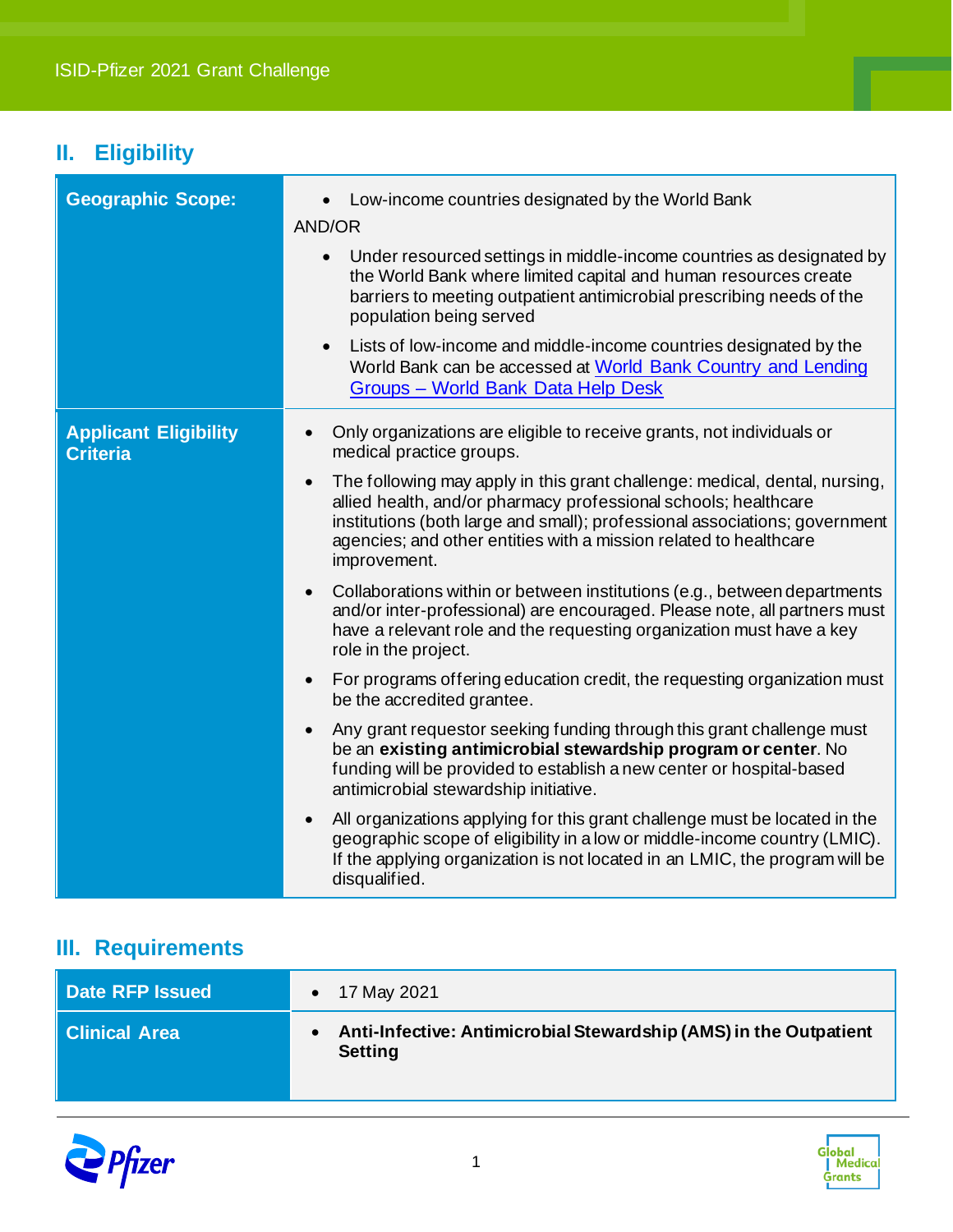| <b>Specific Area of Interest</b><br>for this RFP: | Proposals should focus on antimicrobial therapy consumption, use patterns,<br>and stewardship efforts in the outpatient setting, in low-income countries or<br>under-resourced settings in middle-income countries. Antimicrobial<br>stewardship programs confined to the clinical healthcare setting are not<br>enough to effectively prevent the development and spread of antimicrobial<br>resistance. Patient use behaviors, spurred by access to antimicrobial<br>therapies in settings outside of traditional hospitals, are a neglected area that<br>will benefit from novel antimicrobial stewardship programs. |
|---------------------------------------------------|-------------------------------------------------------------------------------------------------------------------------------------------------------------------------------------------------------------------------------------------------------------------------------------------------------------------------------------------------------------------------------------------------------------------------------------------------------------------------------------------------------------------------------------------------------------------------------------------------------------------------|
|                                                   | For the purpose of this grant challenge, outpatient setting is defined as<br>any setting providing antimicrobial dispensation to patients who are not<br>admitted to a hospital especially, but not only, in low-resource settings<br>and in countries with a high proportion of unprescribed antibiotic sales<br>where pharmacies and other private drug stores represent the primary<br>access points for antimicrobials.                                                                                                                                                                                             |
|                                                   | Proposals should outline innovative, quality improvement research,<br>health services research, and/or educational research applications<br>that identify and evaluate practices for successfully implementing<br>antimicrobial stewardship initiatives in the outpatient setting.                                                                                                                                                                                                                                                                                                                                      |
|                                                   | Proposals must provide a needs-assessment that accurately<br>describes the current practices related to outpatient antimicrobial<br>therapy consumption, and areas that could be improved with the<br>application of the proposed antimicrobial stewardship program.                                                                                                                                                                                                                                                                                                                                                    |
|                                                   | Proposals should discuss how it will include a diverse group of<br>$\bullet$<br>healthcare and nonhealthcare professionals when identifying an<br>antimicrobial stewardship challenge and proposing an intervention.<br>Pharmacists, drug shop vendors, community leaders, students,<br>patients, and families are valuable resources to first define, and then<br>solve antimicrobial resistance challenges in the outpatient setting.                                                                                                                                                                                 |
|                                                   | Proposals must adhere to local laws and regulations regarding<br>antimicrobial therapy prescribing, use, and treatment practices.                                                                                                                                                                                                                                                                                                                                                                                                                                                                                       |
|                                                   | Proposals must include a comprehensive monitoring and evaluation<br>scheme that specifically details endpoints for program outcomes. All<br>programs proposed must consider how enacted antimicrobial<br>stewardship programs will change therapy consumption patterns and<br>what effect this will have on patient health outcomes. Programs<br>should focus on <i>correct</i> prescribing and dispensing practices and not<br>compromise patient safety and positive health outcomes to reach<br>unfounded reduction targets.                                                                                         |
|                                                   | Proposals should describe how its programmatic intervention can be<br>expanded to other regions to improve patient health outcomes.                                                                                                                                                                                                                                                                                                                                                                                                                                                                                     |
|                                                   | Sustainability of the initiative must be discussed in the proposal.                                                                                                                                                                                                                                                                                                                                                                                                                                                                                                                                                     |
|                                                   | Multi-disciplinary collaborations are encouraged when appropriate, but                                                                                                                                                                                                                                                                                                                                                                                                                                                                                                                                                  |



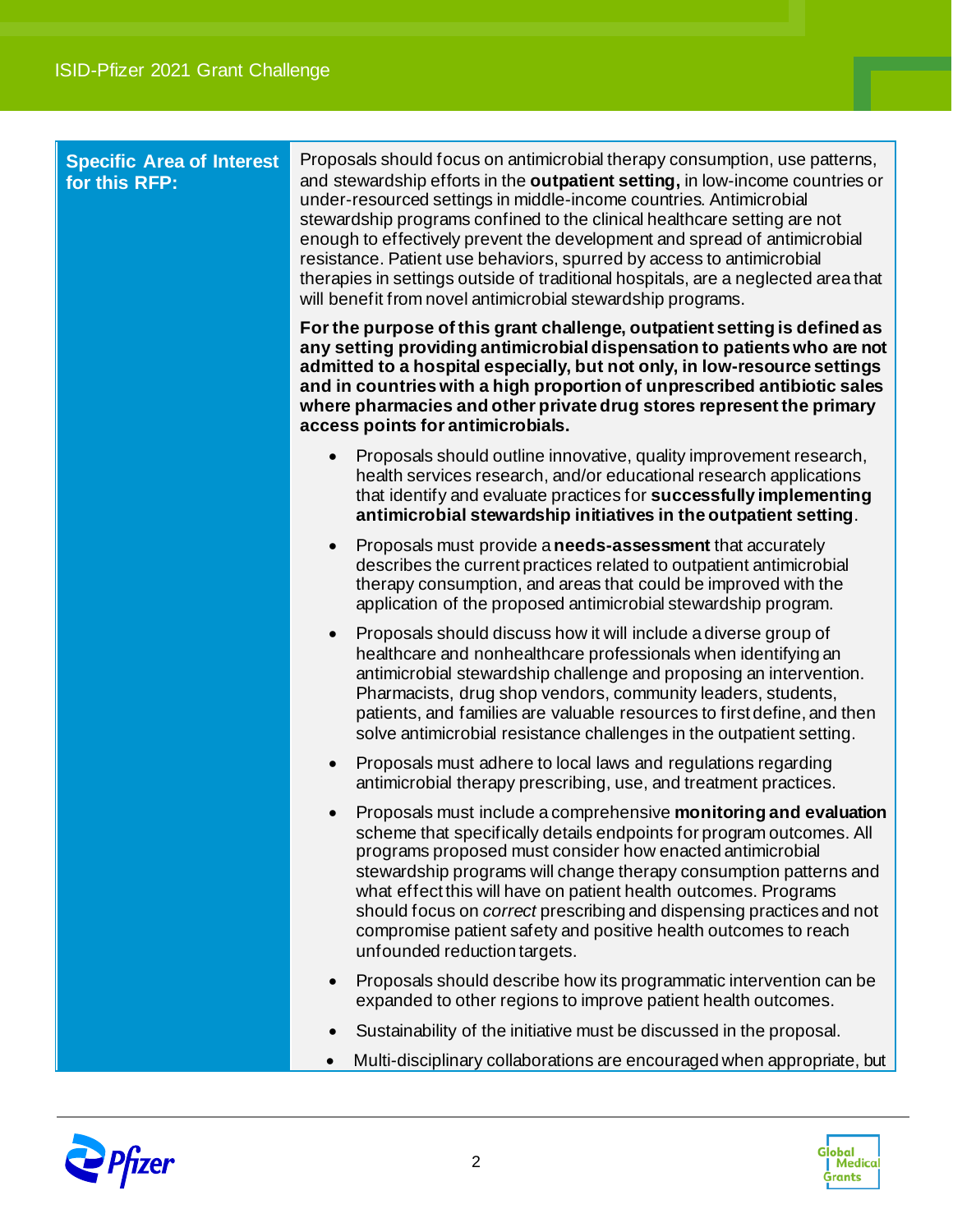|                                           | all partners must have a relevant role, which should be outlined.<br>It is expected that projects will be evidence-based (education and/or<br>quality improvement) and the proposed research/evaluation will follow<br>generally accepted scientific principles. During review, the intended<br>outcome of the project is given careful consideration and, if<br>appropriate based on the project goal, projects with the maximum<br>likelihood to directly impact patient care will be given high priority.<br>Projects including an educational element can find more information<br>on principals of learning and behavior change for health professionals<br>at<br>www.pfizer.com/files/HealthProfessionalsLearningandBehaviorChang<br>e AFewPrinciples.pdf.<br>There is considerable interest in receiving responses from projects<br>$\bullet$<br>that utilize system-based changes. Although educational efforts for<br>grantees and patients may be entirely appropriate components in                                                                |
|-------------------------------------------|---------------------------------------------------------------------------------------------------------------------------------------------------------------------------------------------------------------------------------------------------------------------------------------------------------------------------------------------------------------------------------------------------------------------------------------------------------------------------------------------------------------------------------------------------------------------------------------------------------------------------------------------------------------------------------------------------------------------------------------------------------------------------------------------------------------------------------------------------------------------------------------------------------------------------------------------------------------------------------------------------------------------------------------------------------------|
|                                           | responses to this RFP, projects that include an overt description of<br>system changes will be given high priority.                                                                                                                                                                                                                                                                                                                                                                                                                                                                                                                                                                                                                                                                                                                                                                                                                                                                                                                                           |
|                                           | It is not our intent to support clinical research projects. Projects<br>$\bullet$<br>evaluating the efficacy of therapeutic or diagnostic agents will not be<br>considered.                                                                                                                                                                                                                                                                                                                                                                                                                                                                                                                                                                                                                                                                                                                                                                                                                                                                                   |
| <b>Target Audience:</b>                   | Grant requestors should carefully consider the populations visiting outpatient<br>facilities responsible for antimicrobial therapy dispensing to the general public<br>and which population(s) will likely derive the greatest benefit from an<br>antimicrobial stewardship program.                                                                                                                                                                                                                                                                                                                                                                                                                                                                                                                                                                                                                                                                                                                                                                          |
| <b>Disease Burden</b><br><b>Overview:</b> | The overuse and misuse of antibiotics have increased multi-drug resistant<br>pathogens globally. The World Health Organization's Global Antimicrobial<br>Surveillance System (GLASS) identified over 500,000 resistant infections in<br>just 22 countries during the first release of surveillance data. <sup>1-3</sup> If extrapolated<br>to a global scale, the impact of antimicrobial resistance on patient health is<br>incalculable.                                                                                                                                                                                                                                                                                                                                                                                                                                                                                                                                                                                                                    |
|                                           | The outpatient setting is a key scenario for the implementation of<br>antimicrobial stewardship (AMS) activities, considering that overconsumption<br>of antibiotics occurs mainly outside hospitals. The misuse of antibiotics<br>increases the risk of complications without any benefit to the patient and<br>increases the pressure on bacteria to become resistant. Healthcare<br>providers, patients and outpatient antimicrobial dispensers contribute to the<br>development of antimicrobial resistance. The inappropriate use of<br>antimicrobial therapies when they are not required, the premature stopping of<br>prescribed regimens, consumption of poor-quality antimicrobials, and self-<br>medicating behaviors are just some of the areas that can be addressed in<br>antimicrobial stewardship programs that include both providers and patients.<br>The outpatient setting is often overlooked when developing antimicrobial<br>stewardship programs and should play a role in preventing the development<br>of antimicrobial resistance. |



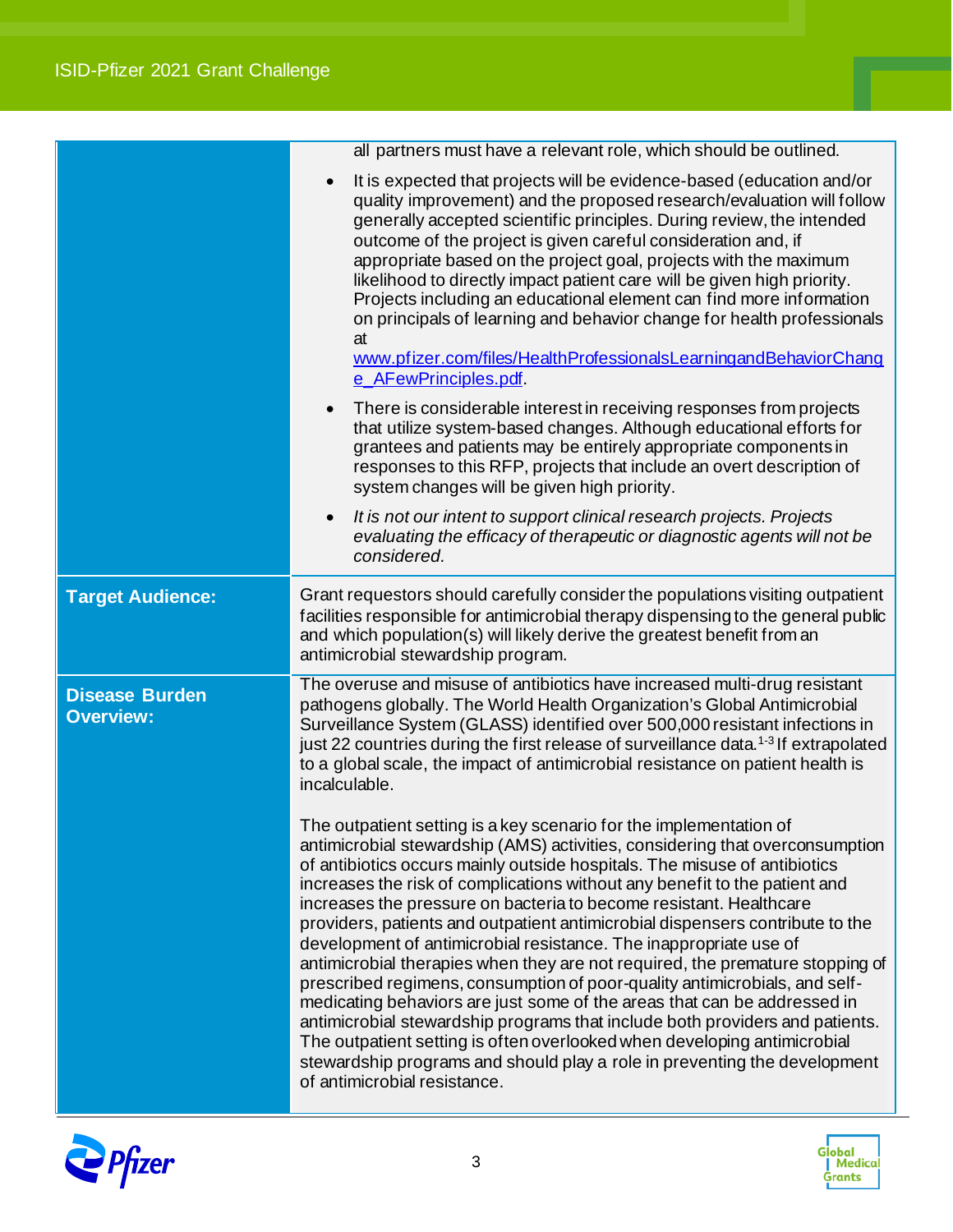#### 3 ISID-Pfizer 2021 Grant Challenge

|                                                      | Antimicrobial stewardship programs strive to reduce the misuse of<br>antimicrobial therapies, thereby reducing the pressure to develop antibiotic<br>resistance. Antimicrobial stewardship programs have been shown to improve<br>prescribing practices, reduce healthcare-related costs, improve patient health<br>outcomes, and slow the development of antimicrobial resistance. <sup>5-7</sup>                                                                                                                                                                                                                         |
|------------------------------------------------------|----------------------------------------------------------------------------------------------------------------------------------------------------------------------------------------------------------------------------------------------------------------------------------------------------------------------------------------------------------------------------------------------------------------------------------------------------------------------------------------------------------------------------------------------------------------------------------------------------------------------------|
| <b>Recommendations and</b><br><b>Target Metrics:</b> | All programs should focus on <b>outpatient healthcare settings</b> with the goal<br>of improving appropriate antimicrobial therapy use behaviors. Metrics should<br>be selected based on the proposed target community and must consider<br>health outcomes for this population.                                                                                                                                                                                                                                                                                                                                           |
|                                                      | Proposals will be reviewed according to the following criteria:                                                                                                                                                                                                                                                                                                                                                                                                                                                                                                                                                            |
|                                                      | Portability - Ideally, the program outcome can impact communities,<br>countries, and/or regions beyond where the intervention is being<br>conducted.                                                                                                                                                                                                                                                                                                                                                                                                                                                                       |
|                                                      | Innovation - New tools, methods, and plans to address stewardship<br>challenges in the outpatient settings must represent novel additions to<br>the field, unaddressed in previous work.                                                                                                                                                                                                                                                                                                                                                                                                                                   |
|                                                      | Sustainability - Programs should be developed and executed by local<br>$\bullet$<br>researchers who can apply what they learned from the program in<br>their country(s) after the program has ended.                                                                                                                                                                                                                                                                                                                                                                                                                       |
|                                                      | Probability – Programs with a high likelihood of generating impactful<br>$\bullet$<br>data/improving patient health outcomes will be prioritized.                                                                                                                                                                                                                                                                                                                                                                                                                                                                          |
|                                                      | Safety – Any intervention must consider how it could negatively<br>impact health outcomes and implement measures to mitigate these<br>consequences.                                                                                                                                                                                                                                                                                                                                                                                                                                                                        |
| <b>Barriers:</b>                                     | Barriers to successful outpatient antimicrobial stewardship program<br>implementation include inadequate funding, overcrowded healthcare<br>systems, lax legal and regulatory frameworks, non-uniform access to<br>diagnostics, absence of electronic health record systems, limited knowledge<br>and awareness especially with existence of multiple systems of medicines,<br>issues with access to quality assured medicines, in-house pharmacies, and<br>shortage of trained manpower.                                                                                                                                  |
| <b>Current National Efforts</b><br>to Reduce Gaps:   | Global:<br><b>World Health Organization's Antimicrobial Stewardship Course</b><br>$\bullet$<br>World Health Organization's Global Action Plan on Antimicrobial<br><b>Resistance</b><br>World Health Organization's Global Framework for Development &<br><b>Stewardship to Combat Antimicrobial Resistance</b><br>International Society for Infectious Diseases' Guide to Infection<br>$\bullet$<br>Control in the Healthcare Setting - Antibiotic Resistance &<br><b>Antimicrobial Stewardship</b><br>Tackling Drug-Resistant Infections Globally: Final Report and<br>$\bullet$<br>Recommendations May 2016 (http://amr- |



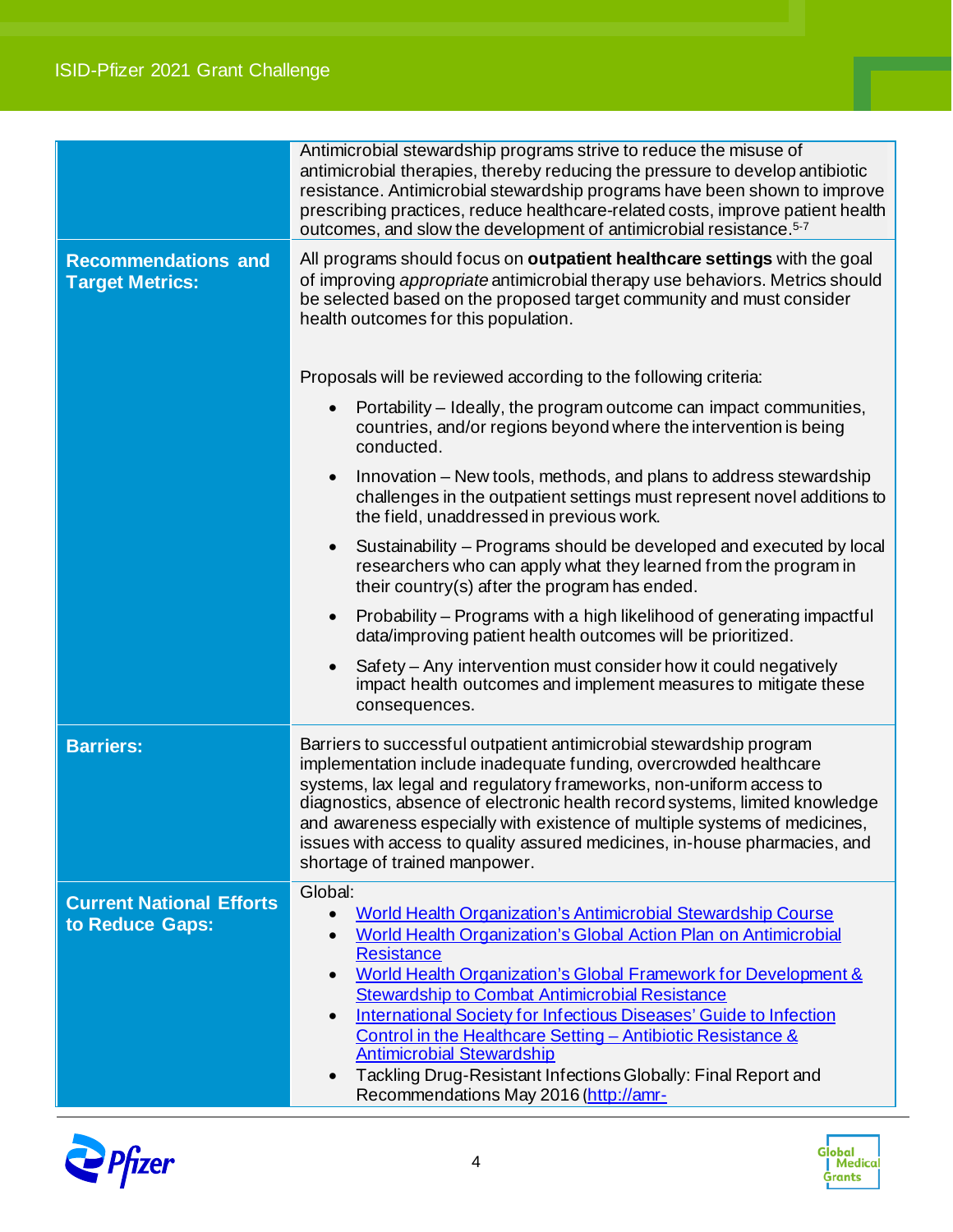#### 3 ISID-Pfizer 2021 Grant Challenge

|                                                                                       | review.org/sites/default/files/160525 Final%20paper with%20cover.p<br>$df$ ).<br>Regional:<br>The Africa CDC Framework for Antimicrobial Resistance Control.<br>2018-2023: http://www.africacdc.org/resources/strategic-                                                                                                                                                                                                                                                                                                                                                                                                                                                                                                                                         |
|---------------------------------------------------------------------------------------|------------------------------------------------------------------------------------------------------------------------------------------------------------------------------------------------------------------------------------------------------------------------------------------------------------------------------------------------------------------------------------------------------------------------------------------------------------------------------------------------------------------------------------------------------------------------------------------------------------------------------------------------------------------------------------------------------------------------------------------------------------------|
|                                                                                       | framework/strategic-framework/africa-cdc-amr-framework-<br>eng/download<br><b>Infection Control Africa Network</b>                                                                                                                                                                                                                                                                                                                                                                                                                                                                                                                                                                                                                                               |
| <b>Expected Approximate</b><br><b>Monetary Range of</b><br><b>Grant Applications:</b> | Proposals from eligible organizations requesting up to \$100,000 will be<br>considered. The total available budget related to this RFP is<br>\$1,000,000.<br>The amount of the grant Pfizer will be prepared to fund will depend upon<br>the external review panel's evaluation of the proposal and costs<br>involved and will be stated clearly in the approval notification.                                                                                                                                                                                                                                                                                                                                                                                   |
| <b>Key Dates:</b>                                                                     | RFP release date: 17 May, 2021<br>$\bullet$<br>LOI due date: 18 June, 2021<br>Please note the deadline is 23:59 Eastern Time (New York, GMT -5).<br>Review of LOIs by External Review Panel: July 2021<br>Anticipated LOI Notification Date: 26 July, 2021<br>$\bullet$<br>Full Proposal Deadline: 23 August, 2021*<br>*Only accepted LOIs will be invited to submit full proposals<br>Please note the deadline is 23:59 Eastern Time (New York, GMT-5).<br>Review of Full Proposals by External Review Panel: September 2021<br>Anticipated Full Proposal Notification Date: October, 2021<br>Grants distributed following execution of fully signed Letter of<br>Agreement<br>Anticipated Project Start and End Dates: January 1, 2022 to December 31,<br>2024 |
| <b>How to Submit:</b>                                                                 | Please go to www.cybergrants.com/pfizer/loi and sign in. First-time<br>$\bullet$<br>users should click "REGISTER NOW".<br>Select the following Competitive Grant Program Name: [2021 G - ISID-<br>Pfizer 2021 Grant Challenge].<br>Requirements for submission:<br>Complete all required sections of the online application and upload the                                                                                                                                                                                                                                                                                                                                                                                                                       |



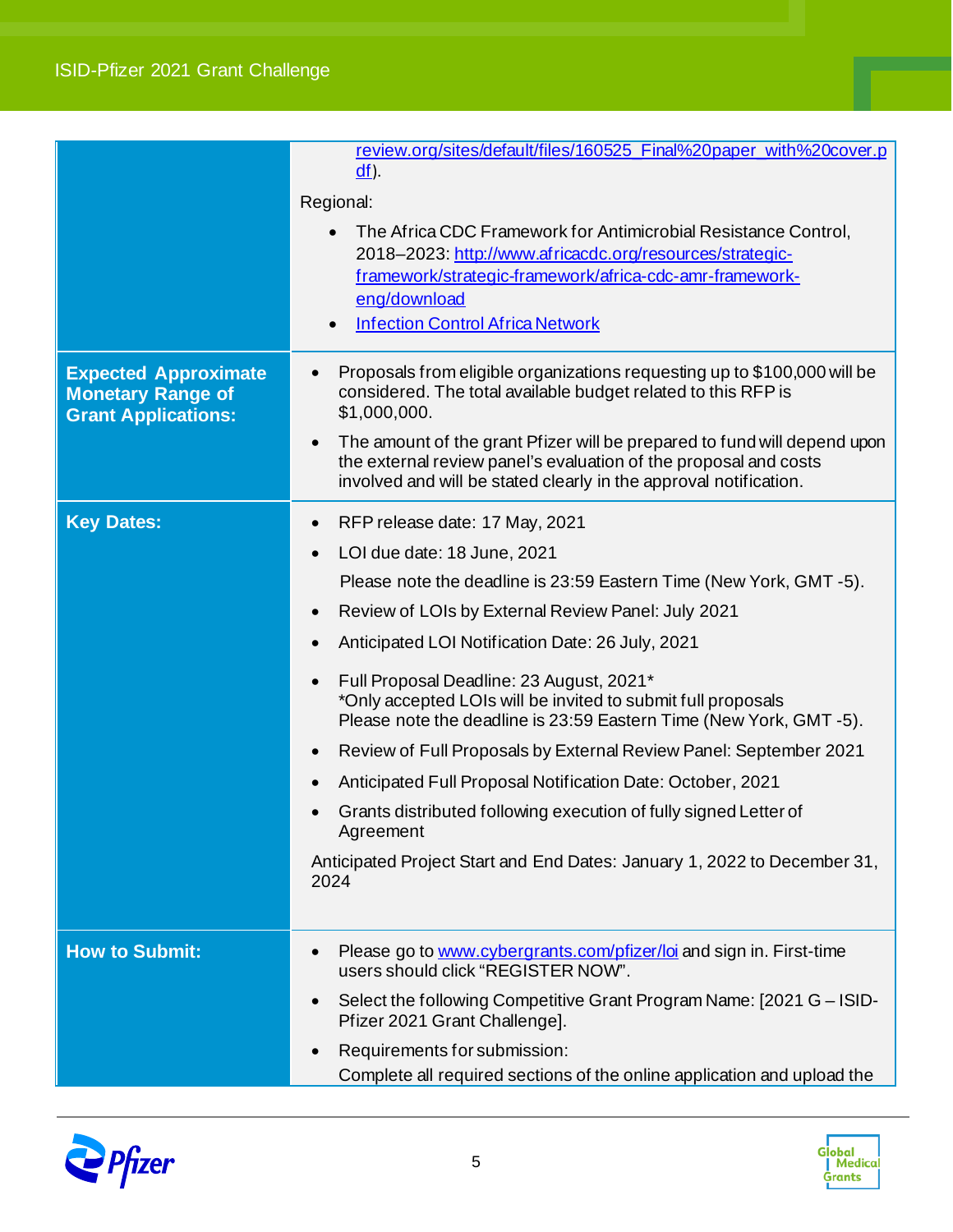|                                                                            | completed LOI template (see Appendix A).                                                                                                                                                                                                                                                                                                                                                                                                                                                                                                                                                                                   |
|----------------------------------------------------------------------------|----------------------------------------------------------------------------------------------------------------------------------------------------------------------------------------------------------------------------------------------------------------------------------------------------------------------------------------------------------------------------------------------------------------------------------------------------------------------------------------------------------------------------------------------------------------------------------------------------------------------------|
|                                                                            | If you encounter any technical difficulties with the website, please click<br>the "Technical Questions" link at the bottom of the page.                                                                                                                                                                                                                                                                                                                                                                                                                                                                                    |
|                                                                            | <b>IMPORTANT:</b> Be advised that applications submitted through the wrong<br>application type and/or submitted after the due date will not be considered.                                                                                                                                                                                                                                                                                                                                                                                                                                                                 |
| <b>Questions:</b>                                                          | If you have questions regarding this RFP, please direct them in writing<br>to the Grant Officer, Ai Ping Lee (AiPing. Lee @pfizer.com) with the<br>subject line "ISID-Pfizer 2021 Grant Challenge - May 2021."                                                                                                                                                                                                                                                                                                                                                                                                             |
| <b>Grant Agreements:</b>                                                   | If your grant proposal is approved, your organization will be required to<br>$\bullet$<br>enter into a written grant agreement with Pfizer. Please click here to<br>view the core terms of the agreement.<br>Pfizer has drafted the terms of these agreements to be balanced and<br>$\bullet$<br>reasonable and to further the goals of both parties. Please ensure that<br>your organization (including your legal department) is able and willing to<br>abide by the grant agreement with Pfizer before proceeding with<br>submission of your application as such agreement will need to be<br>accepted in its entirety. |
| <b>Review and Approval</b><br><b>Process</b>                               | A specific grant program RFP uses an expert review panel (ERP) to<br>$\bullet$<br>make final grant decisions.<br>The panels are comprised of professionals from the medical community<br>with advanced degrees and expertise in particular clinical areas, or<br>specific needs of a geographic region/learner group, or expertise in<br>research, continuing professional development or quality improvement.                                                                                                                                                                                                             |
| <b>Mechanism by which</b><br><b>Applicants will be</b><br><b>Notified:</b> | All applicants will be notified via email by the dates noted above.<br>Applicants may be asked for additional clarification during the review<br>period.                                                                                                                                                                                                                                                                                                                                                                                                                                                                   |

## **References:**

- 1. Antimicrobial stewardship across 47 South African hospitals: an implementation study: [https://www.thelancet.com/journals/laninf/article/PIIS1473-3099\(16\)30012-3/fulltext](https://www.thelancet.com/journals/laninf/article/PIIS1473-3099(16)30012-3/fulltext)
- 2. Sustainable Access to Antimicrobials; A Missing Component to Antimicrobial Stewardship—A Tale of Two Countries: <https://www.ncbi.nlm.nih.gov/pmc/articles/PMC6246712/>
- 3. World Health Organization, 2018. *High Levels Of Antibiotic Resistance Found Worldwide, New Data Shows*. [online] Available at: https://www.who.int/mediacentre/news/releases/2018/antibiotic-resistance-found/en/.
- 4. World Health Organization, 2018. *The Top 10 Causes of Death*. [online] Geneva: World Health Organization. Available at[: https://www.who.int/news-room/fact-sheets/detail/the-top-10-causes-of-death.](https://www.who.int/news-room/fact-sheets/detail/the-top-10-causes-of-death)
- 5. Cox JA, Vlieghe E, Mendelson M, Wertheim H, Ndegwa L, Villegas MV, Gould I, Levy Hara G. Antibiotic stewardship in low- and middle-income countries: the same but different? Clin Microbiol



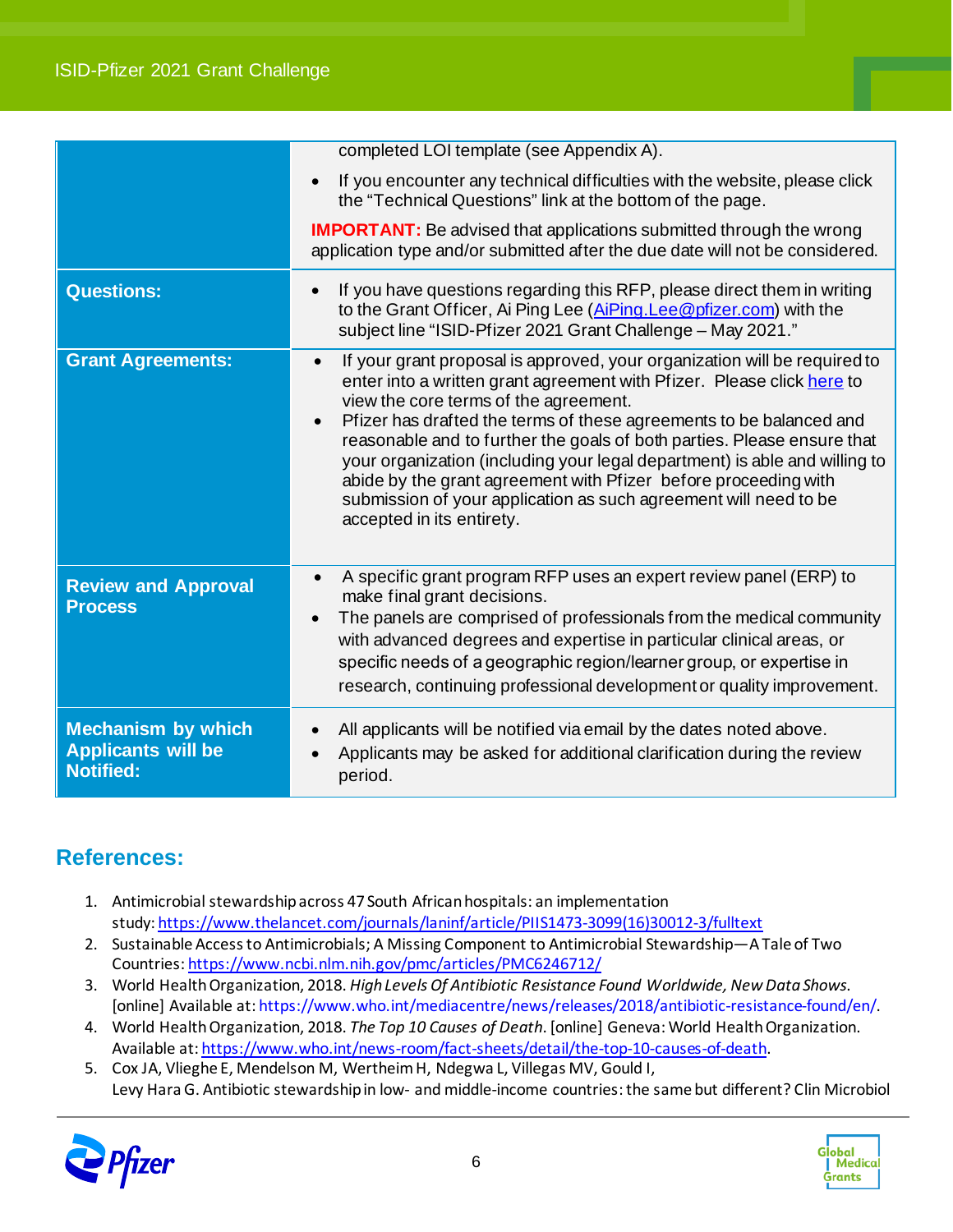Infect. 2017 Nov;23(11):812-818. doi: 10.1016/j.cmi.2017.07.010. Epub 2017 Jul 14. Review. PubMed PMID: 28712667.

- 6. Antimicrob Resist Infect Control. 2019 Feb 12;8:35. doi:1186/s13756-019-0471-0. eCollection 2019. PubMed PMID: 30805182; PubMed Central PMCID: PMC6373132.
- 7. [Sanchez GV, Fleming-Dutra KE, Roberts RM, Hicks LA. Core Elements of Outpatient Antibiotic Stewardship.](https://www.uptodate.com/contents/antimicrobial-stewardship-in-outpatient-settings/abstract/2)  [MMWR Recomm Rep 2016; 65:1.](https://www.uptodate.com/contents/antimicrobial-stewardship-in-outpatient-settings/abstract/2)
- 8. [Drekonja DM, Filice GA, Greer N, et al. Antimicrobial stewardship in outpatient settings: a systematic review.](https://www.uptodate.com/contents/antimicrobial-stewardship-in-outpatient-settings/abstract/6)  [Infect Control Hosp Epidemiol 2015; 36:142.](https://www.uptodate.com/contents/antimicrobial-stewardship-in-outpatient-settings/abstract/6)
- 9. [Schroeck JL, Ruh CA, Sellick JA Jr, et al. Factors associated with antibiotic misuse in outpatient treatment for](https://www.uptodate.com/contents/antimicrobial-stewardship-in-outpatient-settings/abstract/7)  [upper respiratory tract infections. Antimicrob Agents Chemother 2015; 59:3848.](https://www.uptodate.com/contents/antimicrobial-stewardship-in-outpatient-settings/abstract/7)
- 10. [Dobson EL, Klepser ME, Pogue JM, et al. Outpatient antibiotic stewardship: Interventions andopportunities. J](https://www.uptodate.com/contents/antimicrobial-stewardship-in-outpatient-settings/abstract/24)  [Am Pharm Assoc \(2003\) 2017; 57:464.](https://www.uptodate.com/contents/antimicrobial-stewardship-in-outpatient-settings/abstract/24)
- 11. Cox JA, Vlieghe E, Mendelson M, Wertheim H, Ndegwa L, Villegas MV, Gould I, Levy Hara G. Antibiotic stewardship in low- and middle-income countries: the same but different? Clin Microbiol Infect. 2017 Nov;23(11):812-818. doi: 10.1016/j.cmi.2017.07.010. Epub 2017 Jul 14. PMID: 28712667.
- 12. Arieti F, Göpel S, Sibani M, Carrara E, Pezzani MD, Murri R, Mutters NT, Lòpez-Cerero L, Voss A, Cauda R, Tacconelli E; ARCH working group. White Paper: Bridging the gap between surveillance data and antimicrobial stewardship in the outpatient sector-practical guidance from the JPIAMR ARCH and COMBACTE-MAGNET EPI-Net networks. J Antimicrob Chemother. 2020 Dec 6;75(Suppl 2):ii42-ii51. doi: 10.1093/jac/dkaa428. PMID: 33280045; PMCID: PMC7719405.



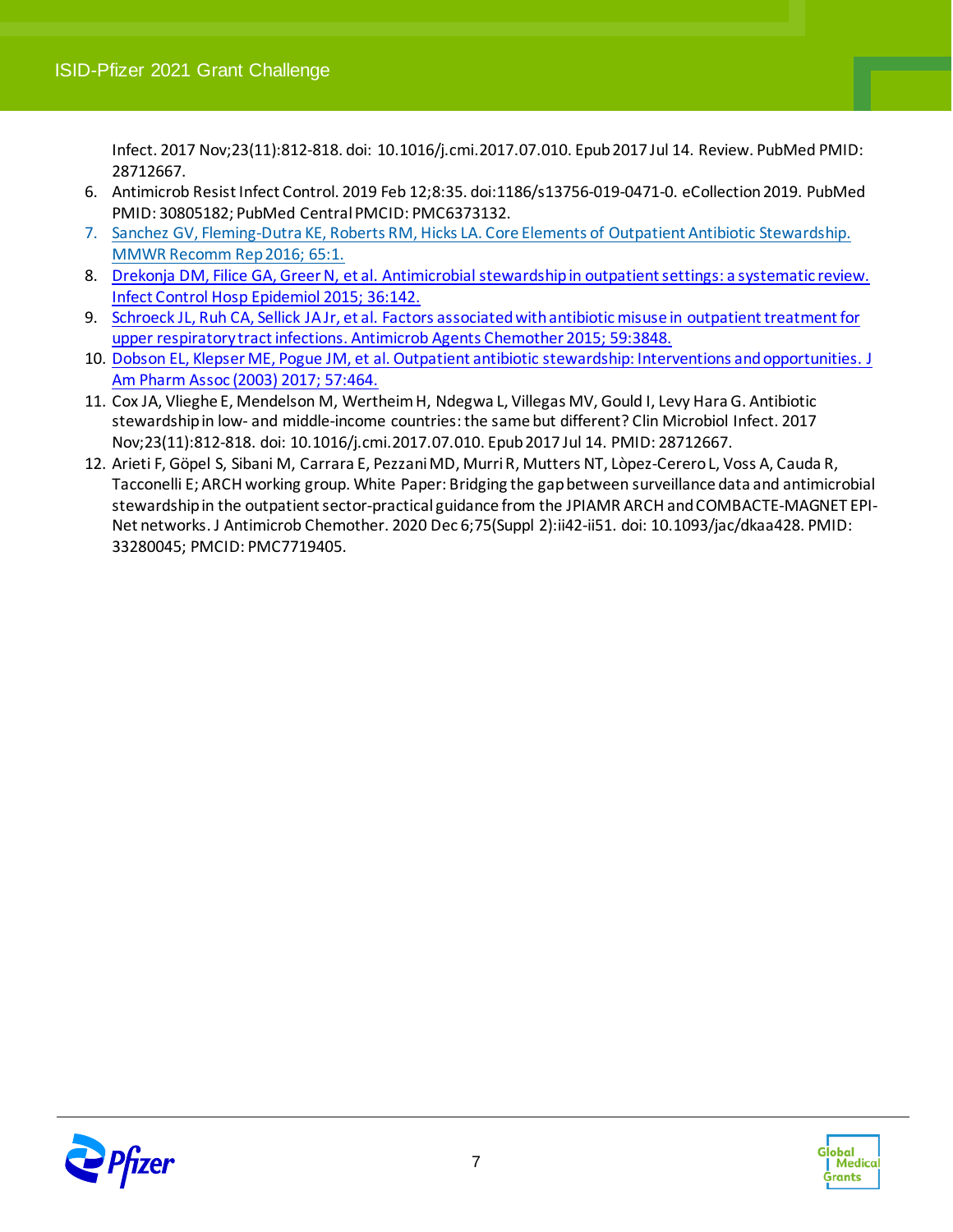## **Appendix A**

#### **Letter of Intent Requirements**

**The Letter of Intent (LOI) will be accepted via the online application. When answering the LOI questions in the application please keep the following in mind:**

| <b>Goals and Objectives</b>                  | Briefly state the overall goal of the project. Also describe how this goal<br>aligns with the focus of the RFP and the goals of the applicant<br>organization(s).<br>List the overall objectives you plan to meet with your project both in terms<br>$\bullet$<br>of learning and expected outcomes. Objectives should describe the<br>target population as well as the outcomes you expect to achieve as a                                                                                                                                                                                                                                                                                                                                                                                                                                                                     |
|----------------------------------------------|---------------------------------------------------------------------------------------------------------------------------------------------------------------------------------------------------------------------------------------------------------------------------------------------------------------------------------------------------------------------------------------------------------------------------------------------------------------------------------------------------------------------------------------------------------------------------------------------------------------------------------------------------------------------------------------------------------------------------------------------------------------------------------------------------------------------------------------------------------------------------------|
|                                              | result of conducting the project.                                                                                                                                                                                                                                                                                                                                                                                                                                                                                                                                                                                                                                                                                                                                                                                                                                               |
| <b>Assessment of Need</b><br>for the Project | Please include a quantitative baseline data summary, initial metrics (e.g.,<br>quality measures), or a project starting point (please cite data on gap<br>analyses or relevant patient-level data that informs the stated objectives)<br>in your target area. Describe the source and method used to collect the<br>data. Describe how the data was analyzed to determine that a gap<br>existed. If a full analysis has not yet been conducted, please include a<br>description of your plan to obtain this information. [Optional: The RFP<br>includes a national assessment of the need for the project. Please<br>do not repeat this information within the LOI (you may reference the<br>RFP, if necessary). Only include information that impacts your<br>specific project, linking regional or local needs to those identified<br>on the national basis, if appropriate.] |
| <b>Target Audience</b>                       | Describe the primary audience(s) targeted for this project. Also indicate<br>$\bullet$<br>whom you believe will directly benefit from the project outcomes.<br>Describe the overall population size as well as the size of your sample<br>population                                                                                                                                                                                                                                                                                                                                                                                                                                                                                                                                                                                                                            |
| <b>Project Design and</b><br><b>Methods</b>  | Describe the planned project and the way it addresses the established<br>$\bullet$<br>need.                                                                                                                                                                                                                                                                                                                                                                                                                                                                                                                                                                                                                                                                                                                                                                                     |
|                                              | If your methods include educational activities, please describe succinctly<br>$\bullet$<br>the topic(s) and format of those activities                                                                                                                                                                                                                                                                                                                                                                                                                                                                                                                                                                                                                                                                                                                                          |
| <b>Innovation</b>                            | Explain what measures you have taken to assure that this project idea is<br>$\bullet$<br>original and does not duplicate other projects or materials already<br>developed.                                                                                                                                                                                                                                                                                                                                                                                                                                                                                                                                                                                                                                                                                                      |
|                                              | Describe how this project builds upon existing work, pilot projects, or<br>$\bullet$<br>ongoing projects developed either by your institution or other institutions<br>related to this project.                                                                                                                                                                                                                                                                                                                                                                                                                                                                                                                                                                                                                                                                                 |



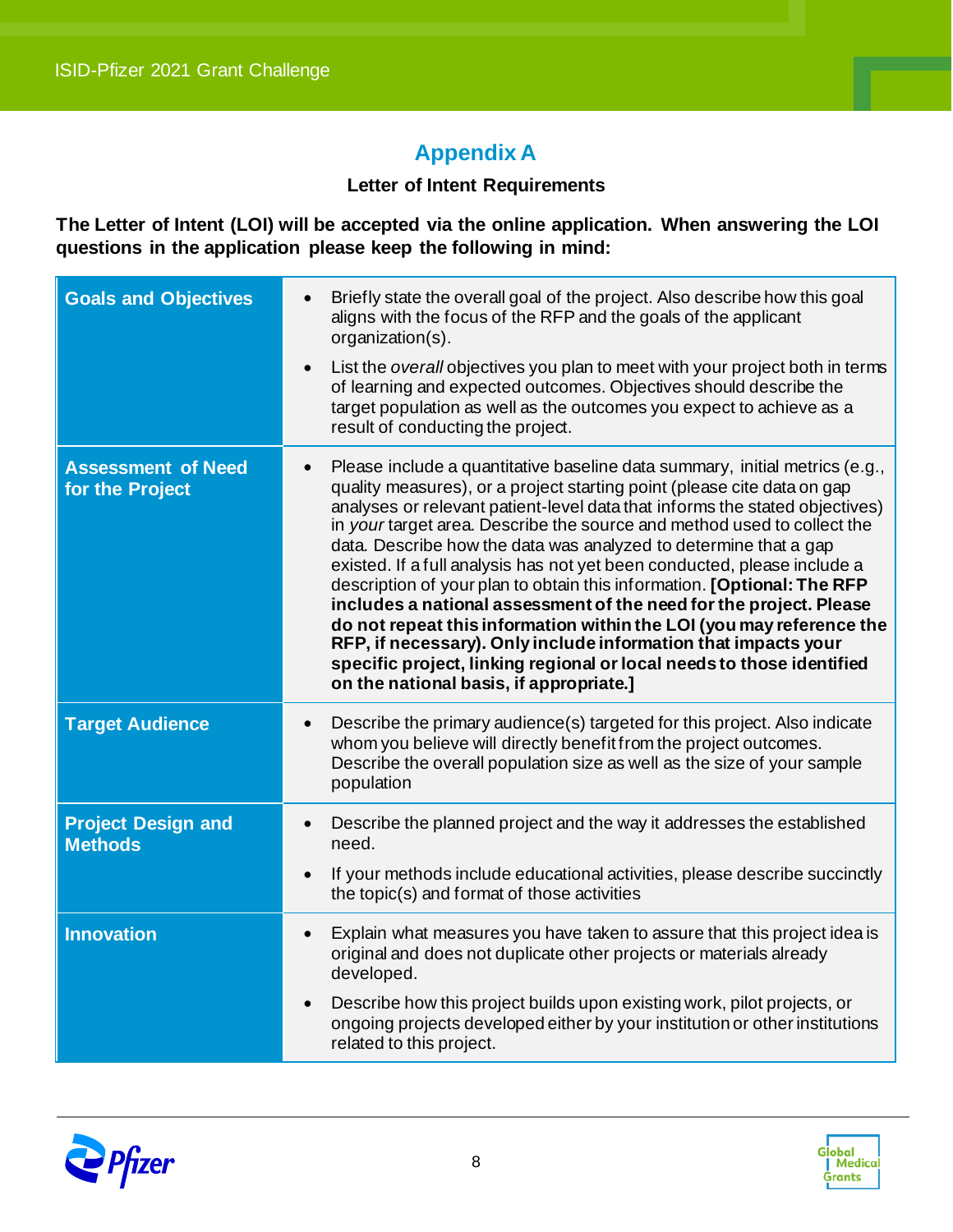| <b>Evaluation and</b><br><b>Outcomes</b>      | In terms of the metrics used for the needs assessment, describe how you<br>$\bullet$<br>will determine if the practice gap was addressed for the target group.<br>Describe how you expect to collect and analyze the data.<br>Quantify the amount of change expected from this project in terms of<br>$\bullet$<br>your target audience.<br>Describe how the project outcomes will be broadly disseminated.<br>$\bullet$                                                                                                                                                                                                                                                                                                                                                                                                                                                                                                                                                                                                                                                                                                                                                                                                                                                                           |
|-----------------------------------------------|----------------------------------------------------------------------------------------------------------------------------------------------------------------------------------------------------------------------------------------------------------------------------------------------------------------------------------------------------------------------------------------------------------------------------------------------------------------------------------------------------------------------------------------------------------------------------------------------------------------------------------------------------------------------------------------------------------------------------------------------------------------------------------------------------------------------------------------------------------------------------------------------------------------------------------------------------------------------------------------------------------------------------------------------------------------------------------------------------------------------------------------------------------------------------------------------------------------------------------------------------------------------------------------------------|
| <b>Anticipated Project</b><br><b>Timeline</b> | Provide an anticipated timeline for your project including project start/end<br>dates                                                                                                                                                                                                                                                                                                                                                                                                                                                                                                                                                                                                                                                                                                                                                                                                                                                                                                                                                                                                                                                                                                                                                                                                              |
| <b>Additional Information</b>                 | If there is any additional information you feel Pfizer should be aware of<br>$\bullet$<br>concerning the importance of this project, please summarize here                                                                                                                                                                                                                                                                                                                                                                                                                                                                                                                                                                                                                                                                                                                                                                                                                                                                                                                                                                                                                                                                                                                                         |
| <b>Organization Detail</b>                    | Describe the attributes of the institutions / organizations / associations<br>$\bullet$<br>that will support and facilitate the execution of the project and the<br>leadership of the proposed project. Articulate the specific role of each<br>partner in the proposed project. Letters of support from partner<br>organizations will be required at the Full Proposal stage only and should<br>not be included with the LOI.                                                                                                                                                                                                                                                                                                                                                                                                                                                                                                                                                                                                                                                                                                                                                                                                                                                                     |
| <b>Budget Detail</b>                          | A total amount requested is the only information needed for the LOI<br>$\bullet$<br>stage. Full Budget is not required. This amount can be adjusted at the<br>Full Proposal stage as applicable.<br>The budget amount requested must be in U.S. dollars (USD).<br>$\bullet$<br>While estimating your budget please keep the following items in mind:<br>Institutional overhead and indirect costs may be included within the<br>$\circ$<br>grant request. Examples include human resources department<br>costs, payroll processing and accounting costs, janitorial services,<br>utilities, property taxes, property and liability insurance, and building<br>maintenance as well as additional project expenses such as costs<br>for publication, IRB / IEC review fees, software license fees, and<br>travel. Please note: Pfizer does not provide funding for capital<br>equipment.<br>The inclusion of these costs cannot cause the amount requested to<br>$\circ$<br>exceed the budget limit set forth in the RFP.<br>It should be noted that grants awarded through GMG cannot be<br>$\circ$<br>used to purchase therapeutic agents (prescription or non-<br>prescription).<br>Pfizer maintains a company-wide, maximum allowed overhead rate of<br>28% for independent studies and projects |